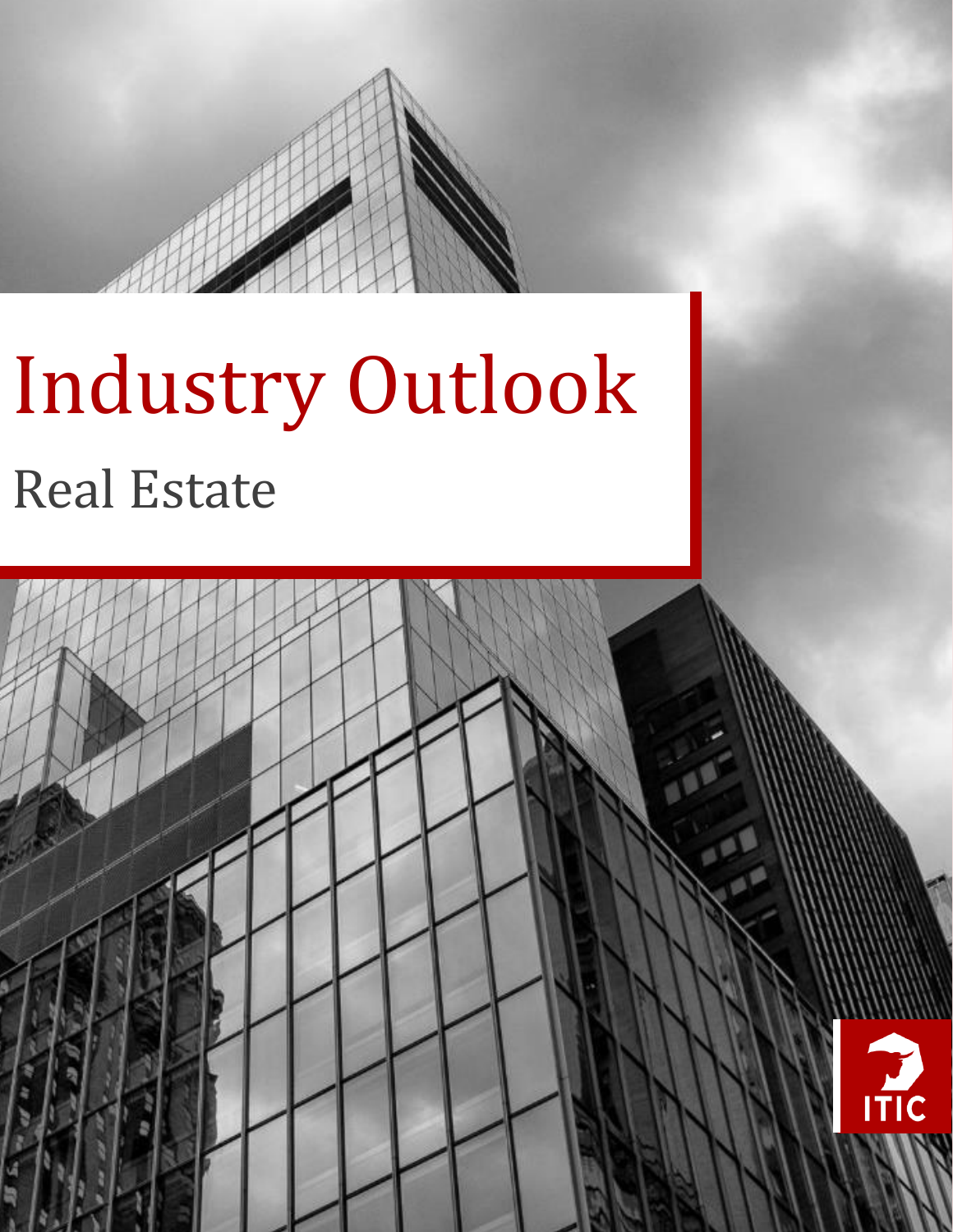# **Table of Contents**

÷,

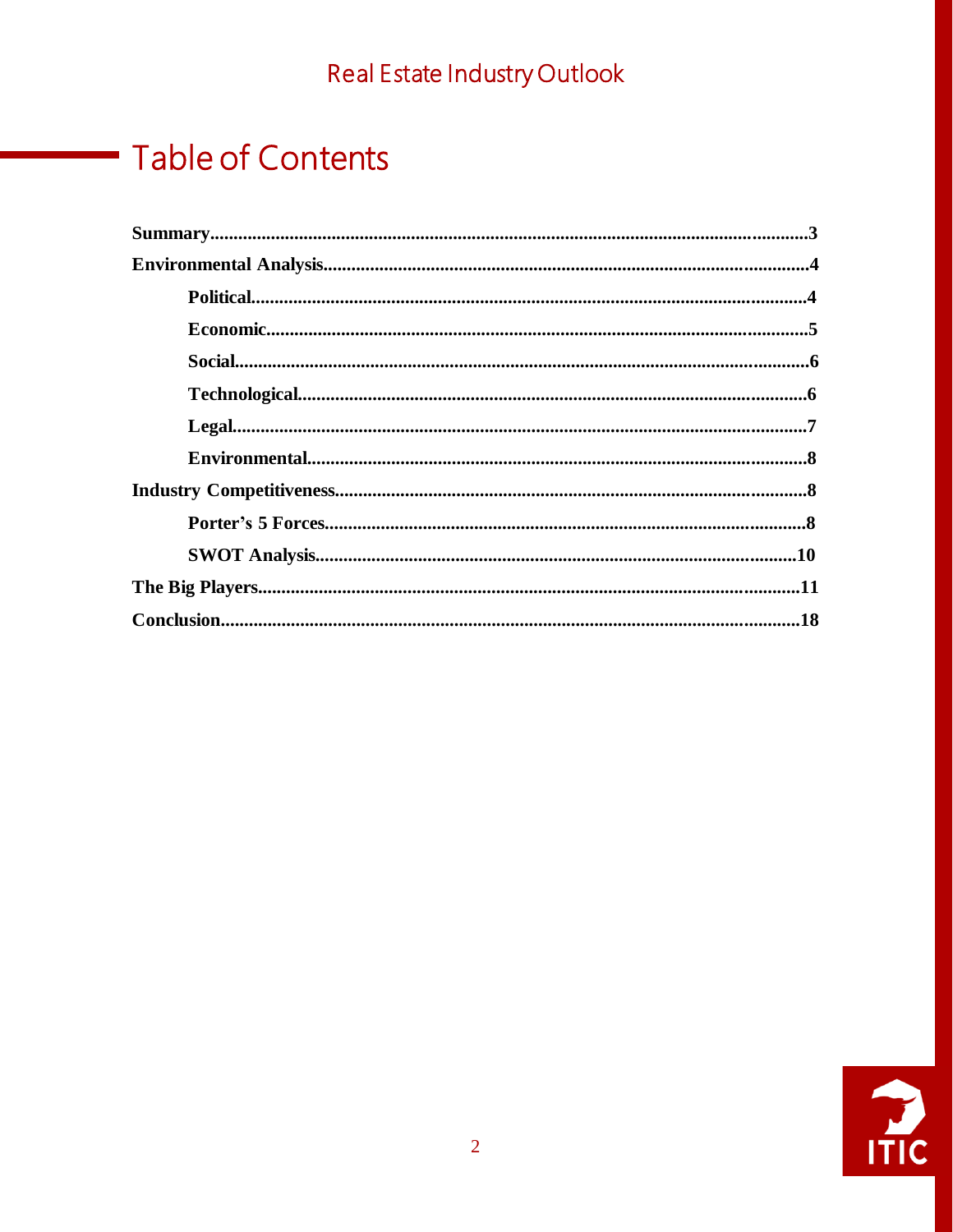# Summary



Fernando Rangel Research Department

Regardless of the economic and environmental uncertainty that is taking place all around the world which caused home sales in the spring of 2020 to drastically decrease, the real estate industry has made a phenomenal recovery and continues to grow strong as of now.

Real estate refers to physical property such as land, buildings, natural resources and-suchlike. There are 4 main categories of real estate which are land, residential, commercial, and industrial. Furthermore, the real estate industry's major firms and jobs are mainly related to brokerages, property management, development, sales, and marketing. These categories are the main components that this billion-dollar

industry consists of.

In this industry outlook, we aim to provide a balanced evaluation of this ever-growing industry which may have much potential for further upside even with the ongoing pandemic.

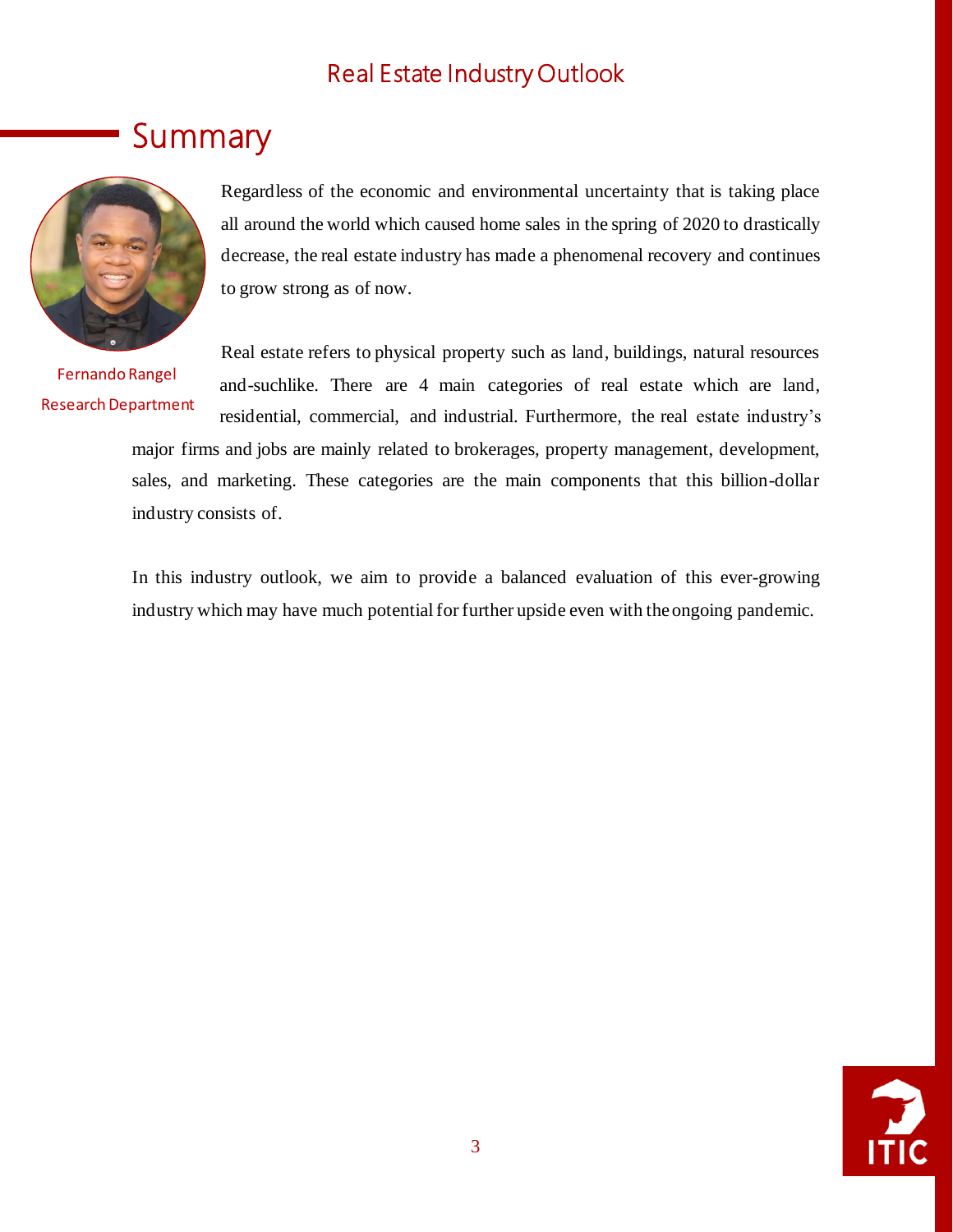# Environmental Analysis



Ruslan Pushkar Research Department

### **Political**

|                           | <b>Political</b>     |                           |
|---------------------------|----------------------|---------------------------|
|                           | <b>Corporate Tax</b> | <b>Trade Restrictions</b> |
| <b>Duration of Impact</b> | Medium Term          | Long Term                 |
| <b>Type of change</b>     | Negative             | Positive/Negative         |
| The factor's rate         | Increasing           | Increasing                |
| <b>Importance</b>         | Important            | Important                 |

In the USA a new democratic administration has brought some interesting changes to the business world. One of the biggest promised changes is the increase in corporate taxes. Real estate is going to be affected both directly and indirectly by this change. The increase in taxes can be targeted at REIT corporations, having thus a direct effect on their bottom lines. On the other hand, lower profit for corporate lessors means more difficulty paying off their rent, having an indirect effect on the bottom-line of capital-intensive businesses.

Globalization, despite the slowdown during the pandemic, is still one of the main impact factors for any business. Industrial companies can easily move their production to other, cheaper places, and thus vacating the space, leaving industrial REITs with less income. On the other hand, the trade war with China may be a hidden benefit since industrial companies are incentivized to stay in the USA. A recent attempt by the Biden administration to reinforce the supply chain in areas such as semiconductors is a clear example of just that.

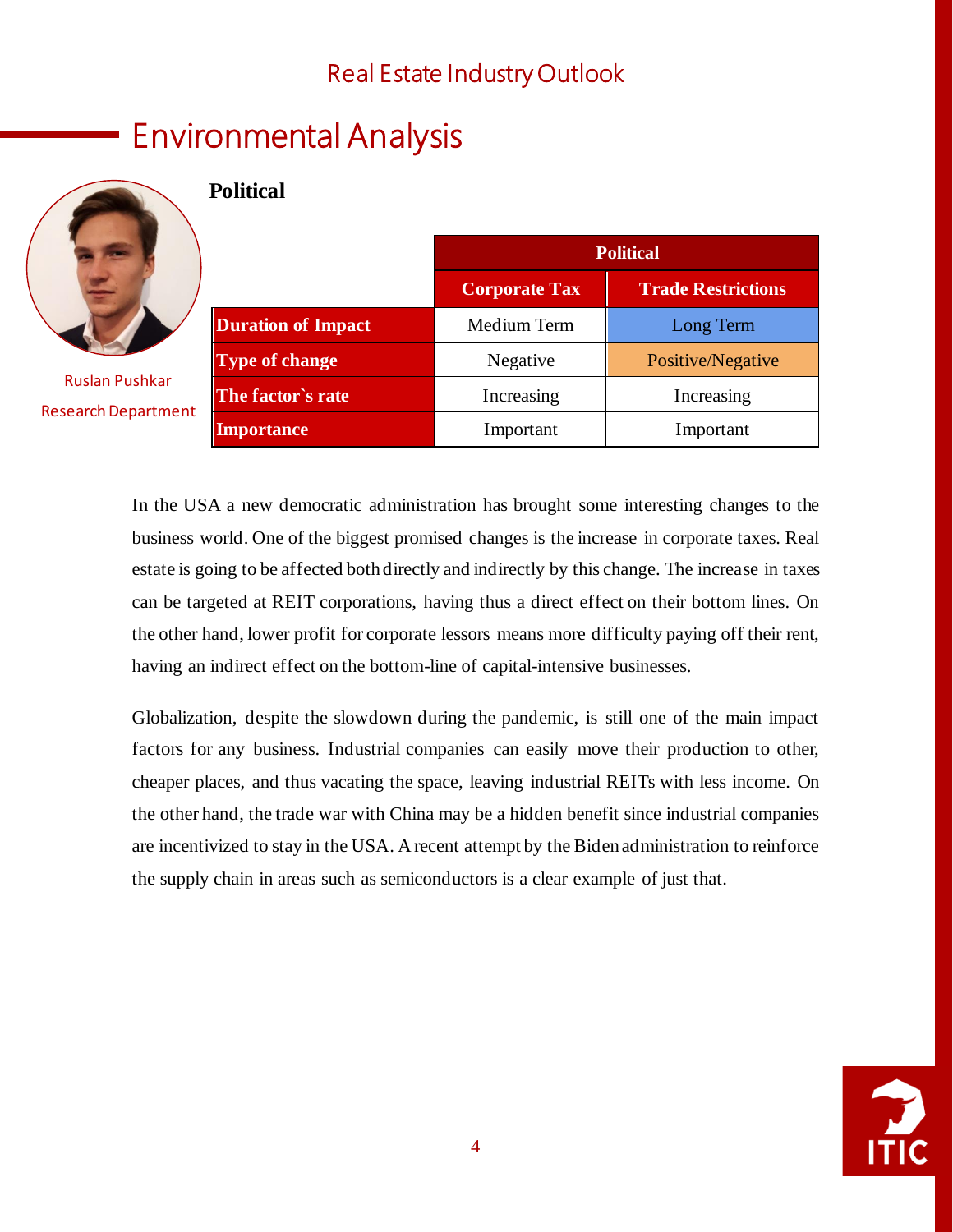#### **Economic**

|                                       | <b>Economic</b> |             |                                                 |                   |
|---------------------------------------|-----------------|-------------|-------------------------------------------------|-------------------|
|                                       | <b>Pandemic</b> |             | Unemployment   Monetary Policy   Interest Rates |                   |
| <b>Duration of Impact</b> Medium Term |                 | Medium Term | <b>Short Term</b>                               | <b>Short Term</b> |
| <b>Type of change</b>                 | Negative        | Negative    | Positive                                        | Positive          |
| The factor's rate                     | Decreasing      | Decreasing  | Increasing                                      | Decreasing        |
| Importance                            | Critical        | Important   | Critical                                        | Important         |

The pandemic had a great impact on Real Estate. When everyone was ordered to stay at home, the closing of infrastructure that depends on "regular life", such as hotels and theaters, had an especially big effect on REITs that operate in this niche. The prospect of recovery is still very uncertain. Some Real Estate will be less affected than others. In the case of Retail, the impact is likely to be reduced. The land can be reused for other purposes. For example, many malls in the USA can be used as distribution centers without much investment. Other sectors, such as leisure can find themselves in a much more precarious situation (more on that below).

In the past year, unemployment has risen significantly across the world. Less disposable income means less spending on leisure activities and in some extreme cases inability to afford rent, both harming some sectors of Real Estate.

However, this was largely offset by large intervention from the governments with huge monetary spending all around the world. This has significantly reduced the effects of the pandemic while increased the concerns for high inflation. Additionally, this has shown that central banks are not afraid to use all the tools necessary to keep the economy growing. In either case real estate wins since it gains value in inflationary situations and can benefit from a growing economy.

Additionally, all-time low-interest rates have made landing very affordable and as result acquisitions, construction, and debt servicing, in general, have become a lot easier for REITs.

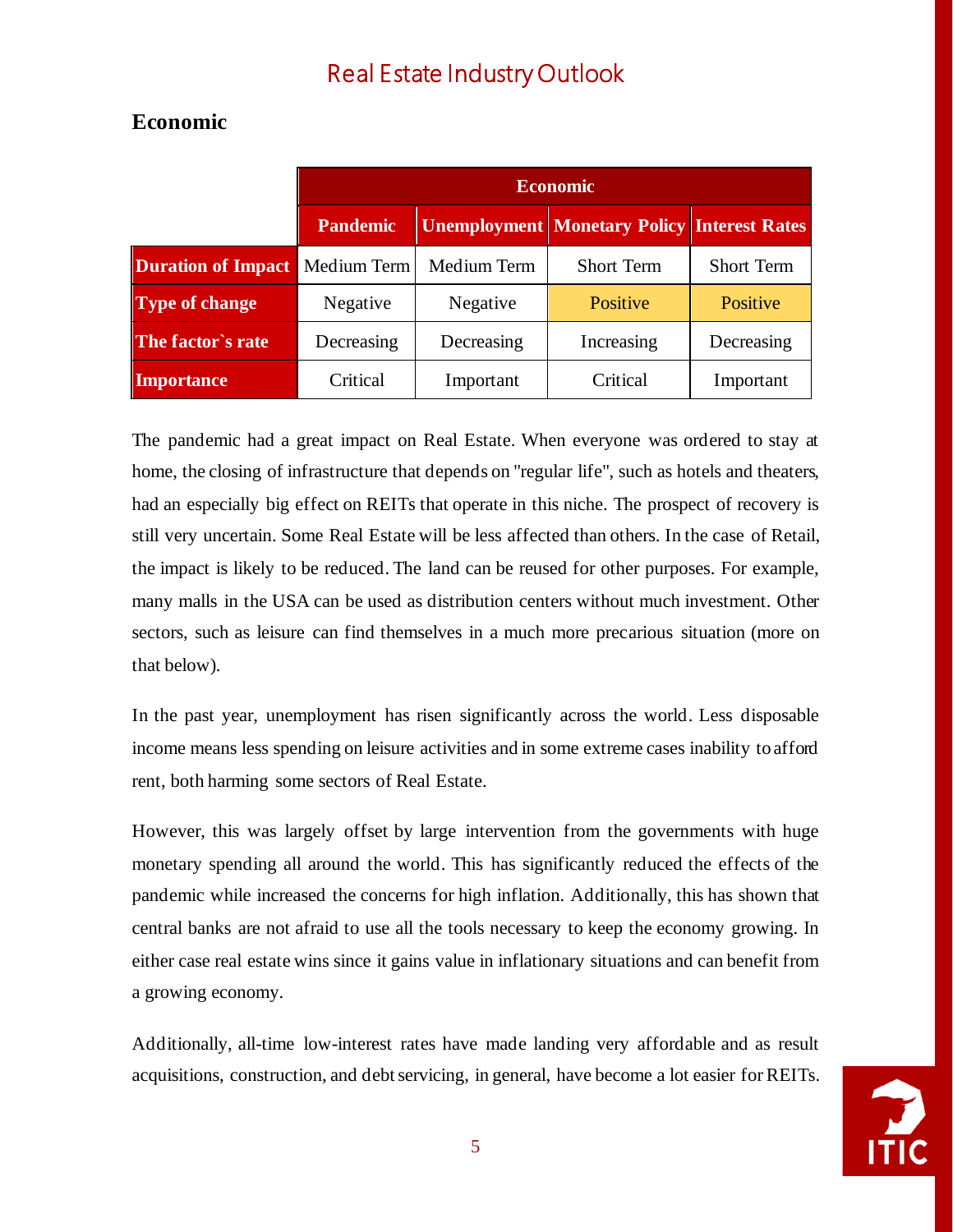**Social**

|                           | <b>Social</b>         |                                  |
|---------------------------|-----------------------|----------------------------------|
|                           | <b>Home Ownership</b> | <b>Demand for Physical Space</b> |
| <b>Duration of Impact</b> | Long Term             | Long Term                        |
| <b>Type of change</b>     | Positive              | Positive/Negative                |
| The factor's rate         | Increasing            | Increasing                       |
| Importance                | Important             | Critical                         |

According to The Economist, the ownership of a home is on a steady decline all around the world. On the surface the increase in the number of renters does seem to come with the problem of rent control, however, overall the corporate landlords seem to be able to make rent lower due to economies of scale. This is a beneficial factor for REITs moving forward all around the world.

In the leisure sector, there is still much uncertainty when it comes to demand. Pandemic seems to have permanently altered consumer behavior to be more digital. Yet, there are defenders of the opposite side of the debate affirming that demand will return bigger and stronger than ever. While not the only reason, the Great Influenza pandemic in 1918 had a great effect on how people acted, in part responsible for the boom of the roaring '20s. The world has changed much since then and yet this is still a very real possibility.

#### **Technological**

|                           | <b>Technology</b>     |                              |  |
|---------------------------|-----------------------|------------------------------|--|
|                           | <b>Digitalization</b> | <b>Industrial Efficiency</b> |  |
| <b>Duration of Impact</b> | Long Term             | Medium Term                  |  |
| Type of change            | Positive/Negative     | Positive/Negative            |  |
| The factor's rate         | Increasing            | Increasing                   |  |
| <b>Importance</b>         | Important             | Important                    |  |

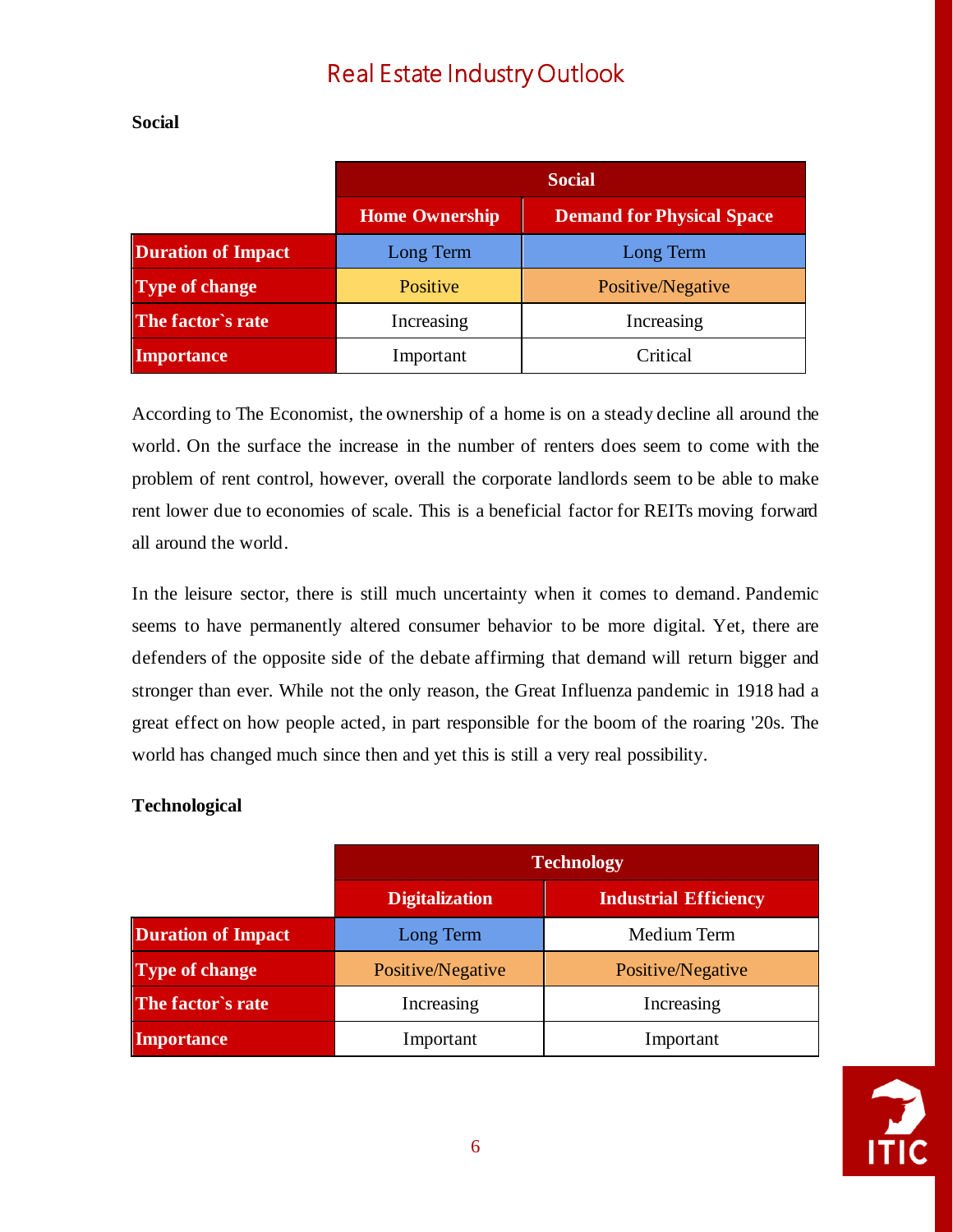Despite the concerns of a fully digital economy, real estate has always been the backbone of any innovation.

Digitalization has been a real blessing for some sectors of real estate such as Data Centers. An increase in cloud usage is powering this trend and it will likely continue so in the future. According to Statistica cloud services are projected to grow at 17% over the next few years. Public infrastructure such as 5G towers has also been on the rise, boosting the returns of REITs in this sector. With technologies such as Augmented Reality needing fast internet connections, this is another area of high growth.

Additionally, the industrial sector has made many improvements to the industrial process over the years making it faster and less capital intensive decreasing the usage of real estate, while increasing profitability.

| × |
|---|
|---|

|                           | <b>LEGAL</b>             |                     |
|---------------------------|--------------------------|---------------------|
|                           | <b>Minimum Wage</b>      | <b>Unionization</b> |
| <b>Duration of Impact</b> | Long Term                | Long Term           |
| <b>Type of change</b>     | Positive/Negative        | negative            |
| The factor's rate         | Increasing<br>Increasing |                     |
| Importance                | Important                | Important           |

Labor laws have been getting more and more strict over the last decades all over the world. The current US administration has been in talks to make a 15\$ per hour minimum wage. Additionally, more employees are pushing for unionization, increasing the pressure on public companies for better conditions and more benefits. Both can impact Real Estate positively and negatively. More income means more spending, yet higher wages also mean less profit for enterprises. However, the impact will differ depending on the sector of real estate.

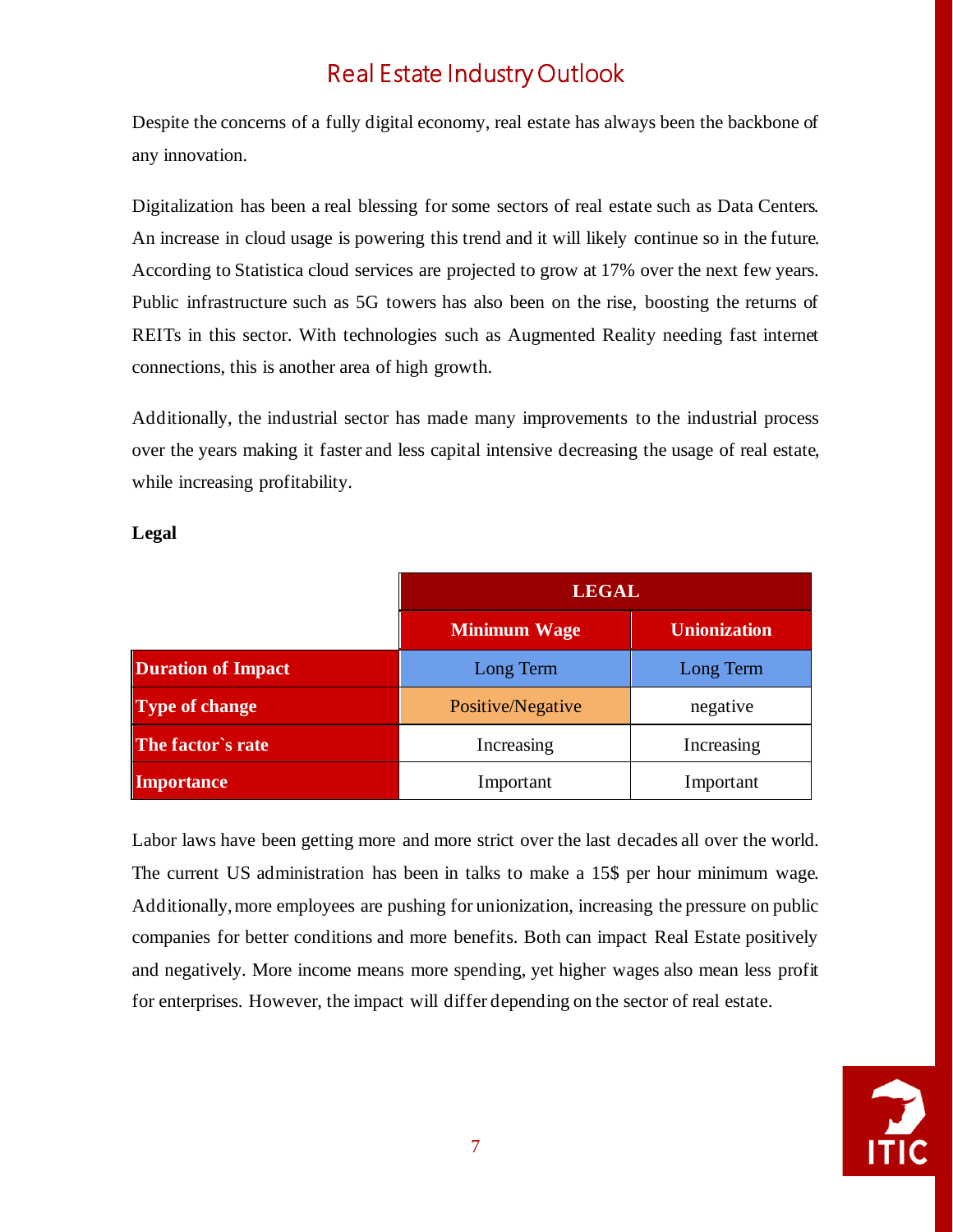#### **Environmental**

|                           | <b>Environment</b>            |                          |
|---------------------------|-------------------------------|--------------------------|
|                           | <b>Green Infrastructure</b>   | <b>Natural Disasters</b> |
| <b>Duration of Impact</b> | Long Term                     | Long Term                |
| <b>Type of change</b>     | Positive/Negative<br>Negative |                          |
| The factor's rate         | Increasing                    | Increasing               |
| <b>Importance</b>         | Critical                      | Critical                 |

Ever-increasing concern by the government around the world for the environment has produced incentive programs that promote many different green infrastructures. Incentives for the production of Renewable Natural Gas are a clear example of this. Without them, the building of processing factories has no economic benefit. Natural gas is simply cheaper. This means that these programs are essential to incentivize companies to invest. These incentives make green infrastructure profitable and as a result make the whole sector grow. Many REITs have benefited from these incentives by providing the infrastructure necessary.

On the topic of environmental hazards, these are happening more and more often. This will most certainly impact Real Estate more frequently than ever. Leisure infrastructure is especially vulnerable to these natural disasters.

# Industry Competitiveness



Filipa Pires Research Department

### Porter's 5 Forces

#### **The Threat of New Entrants**

• **Moderately strong competitive force**

• This industry requires a high initial investment to construct buildings to later sell. Even if companies buy already built buildings, they always have to make high investments, which decreases the number of companies interested in this industry. Also, governments set laws and norms for the construction of buildings

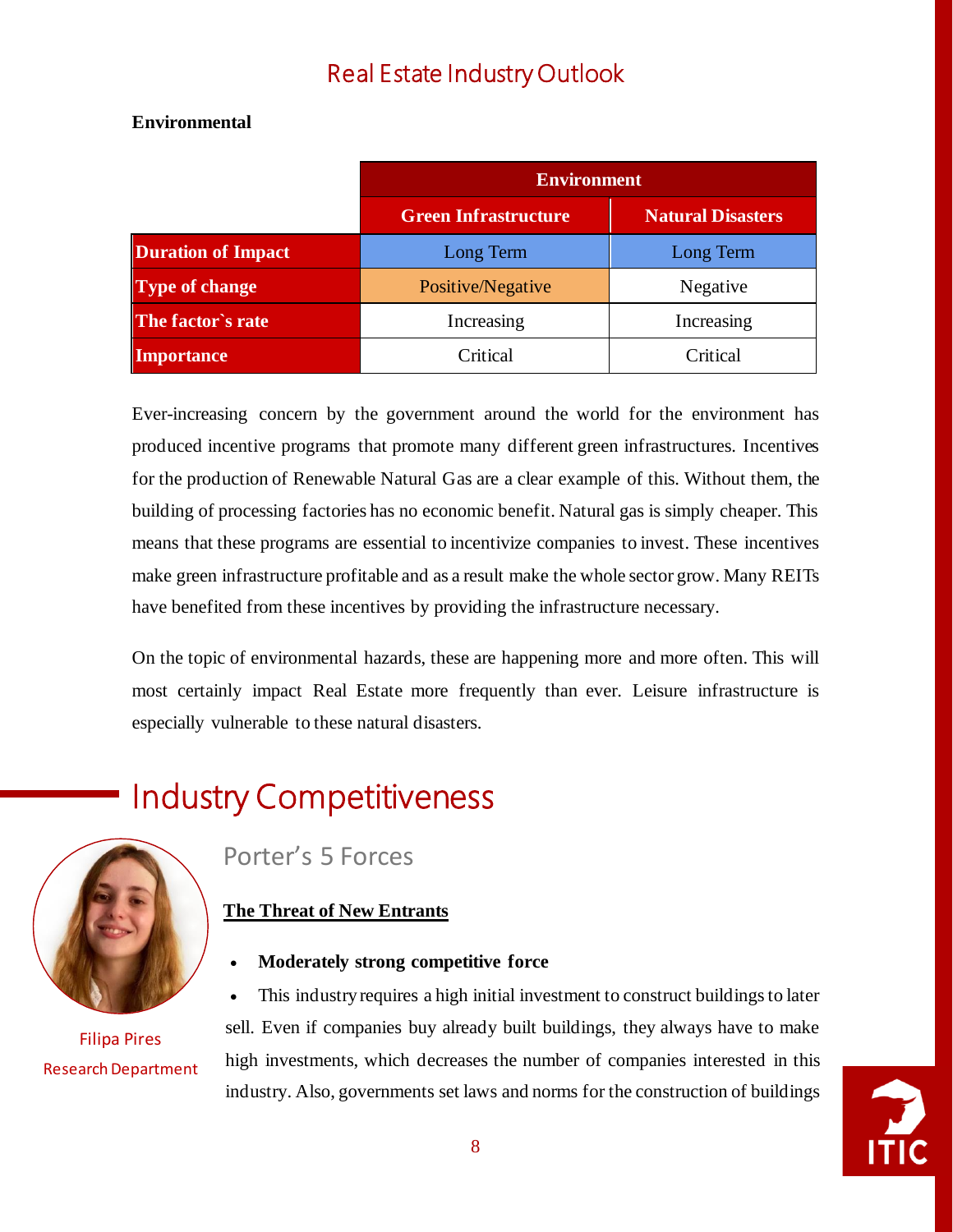which increases prices of construction due to taxes and additional costs to legalize the construction, making it even harder to enter this industry.

#### **Threat of Substitution**

#### • **Strong competitive force**

• There is no direct substitute in this industry. There could be some indirect substitutes if the real estate industry is divided into different segments according to the different areas where companies are located. In this case, one area could be the substitute for the other. Also, an indirect substitute could be renting instead of buying. This problem could be overcome by having businesses in different areas and offering several options to clients such as buying, renting, or leasing.

#### **Buyer Power**

- **Moderately low competitive force**
- This is an industry where buyers usually think and analyze alternatives before deciding, so their decisions are conscious and informed. Also, in this industry companies fight for prices and margins, so the prices tend to be similar. Because of this, consumers' bargaining power increases since they can evaluate alternatives, present counteroffers to lower prices and if needed can choose another company.

#### **Supplier Power**

- **Moderately low competitive force**
- In the real estate industry, the suppliers are the ones that provide the materials and equipment to do the construction and the owners of the land where the construction is going to be done. As there are several suppliers of equipment, they lose bargaining power since the companies can change easily from one supplier to another. The land suppliers can be either private owners or the government. These suppliers have more power since the offer is limited and ruled by laws.

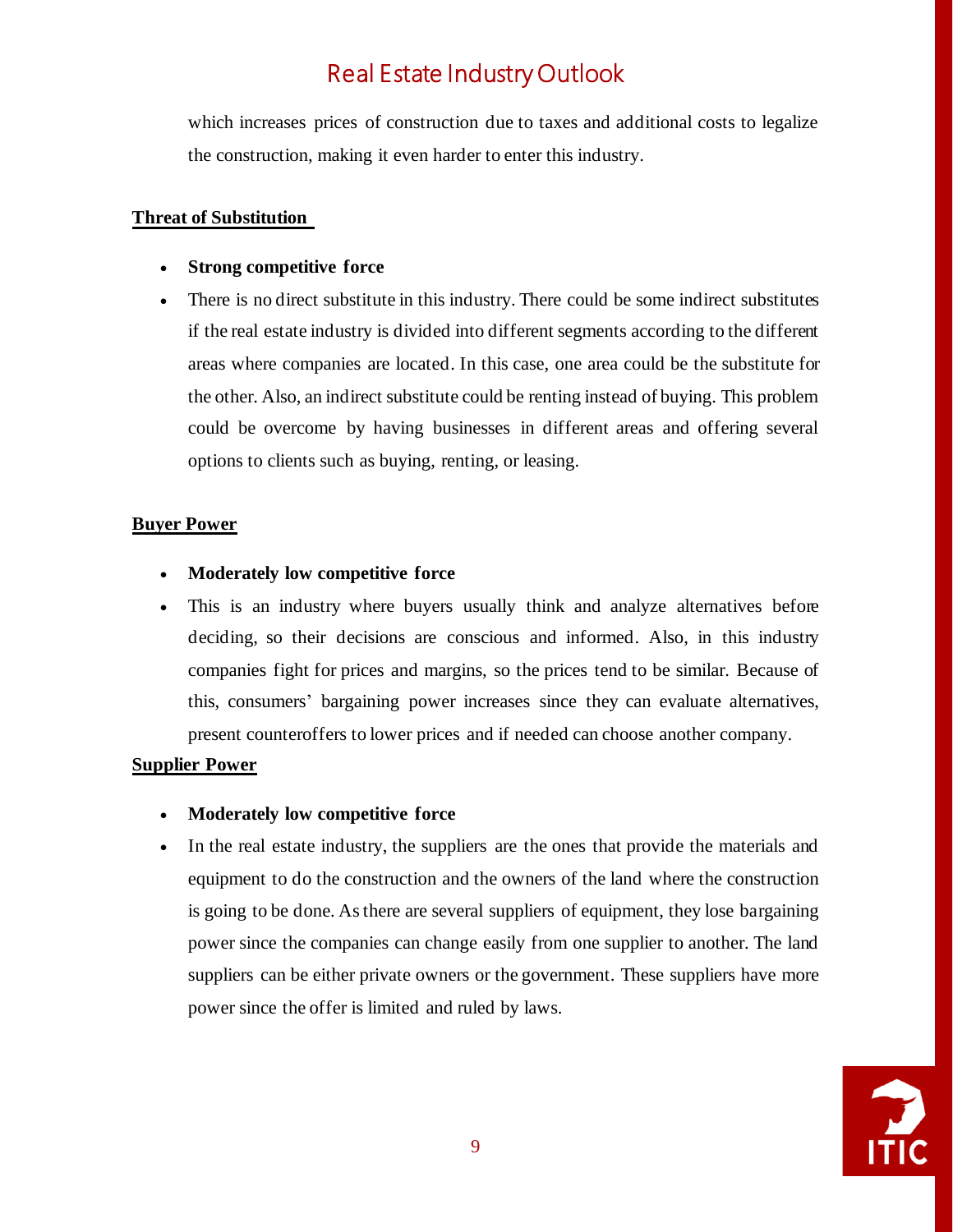#### **Competitive Rivalry**

- **Low competitive force**
- This industry has a lot of different companies that operate in the same areas and fight for market share by reducing prices and consequently margins and revenues.

# SWOT Analysis



Fernando Rangel Research Department

### SWOT Analysis

| <b>Strengths</b>                        | <b>Weaknesses</b>                   |  |
|-----------------------------------------|-------------------------------------|--|
| S1: Strong hedge against inflation      | W1: Need large startup capital      |  |
| S2: Possibility of Capital Appreciation | W2: Real estate assets are illiquid |  |
| S3: Owner has full rights               | W3: Risk of capital depreciation    |  |
| <b>Opportunities</b>                    | <b>Threats</b>                      |  |
| O1: Growing industry                    | T1: COVID-19 rescission             |  |
| O2: Global Demand present               | T2: Fluctuations in demand          |  |
| O3: Federal Reserve buying mortgage     | Competition<br>T3:<br>from<br>other |  |
| backed securities                       | investment asset classes            |  |
| O4: Growing population                  |                                     |  |
| O5: Access to financing                 |                                     |  |
|                                         |                                     |  |

### **Cross-SWOT:**

#### S1 & T1:

With the current recession caused by COVID-19 taking place, many central banks and governments have taken the approach of conducting quantitative easing, giving out trillions in stimulus packages to citizens, and unprecedented monetary policy actions. This in turn has caused many investors to fear the potential inflation which may take place to fiat currency. With that in mind, many have looked to real estate assets as a hedge against inflation to keep their value protected.

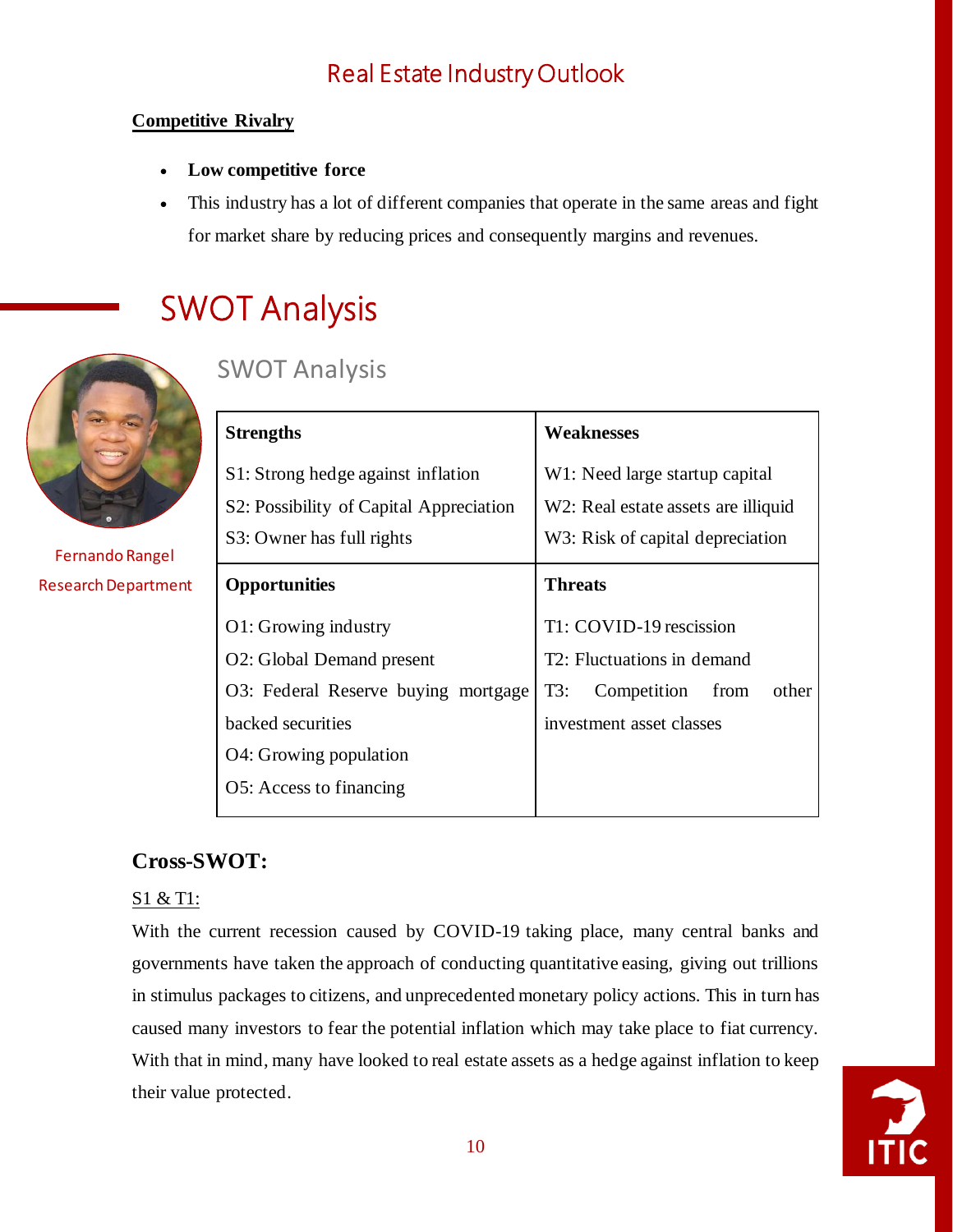#### W1 & O5:

One of the most prominent barriers to entry in this industry is start-up investment capital. In order to operate efficiently, huge capital is required since acquiring valuable assets can be quite costly, this may be a challenge for many investors.

However, a solution to this can be seen through financing. If an investor has a good balance sheet many lending and financing institutions are willing to provide financing if the investor qualifies. This opportunity can greatly aid to pass the barrier of large initial capital in this industry.

#### S2 & T2:

The real estate industry tends to be correlated with the economy and therefore is an industry that faces different cycles. Within these cycles fluctuation in demand can be seen, low or high demand takes place depending on which part of the cycle the industry. These fluctuations may be seen as a threat to investors since low demand may decrease the value of assets that may be in their possession. However, in the long-run capital appreciation is very likely due to the fact that real estate asset supply is limited therefore the price is prone to increase as demand increases over time.

## The Big Players



João Matos Research Department

#### American Tower Corporation

#### **Description**

American Tower Corporation is one of the largest global REIT, with a 23/77 division between the US and ROTW, at the moment of writing, in terms of properties portfolio. It's headquartered in Boston.

It is part of the SPX 500, with a  $414^{\circ}$  position in the Fortune 500.

American Tower Corp. was founded back in 1995 as a unit of American Radio Systems. Tom Barlett is the current CEO.

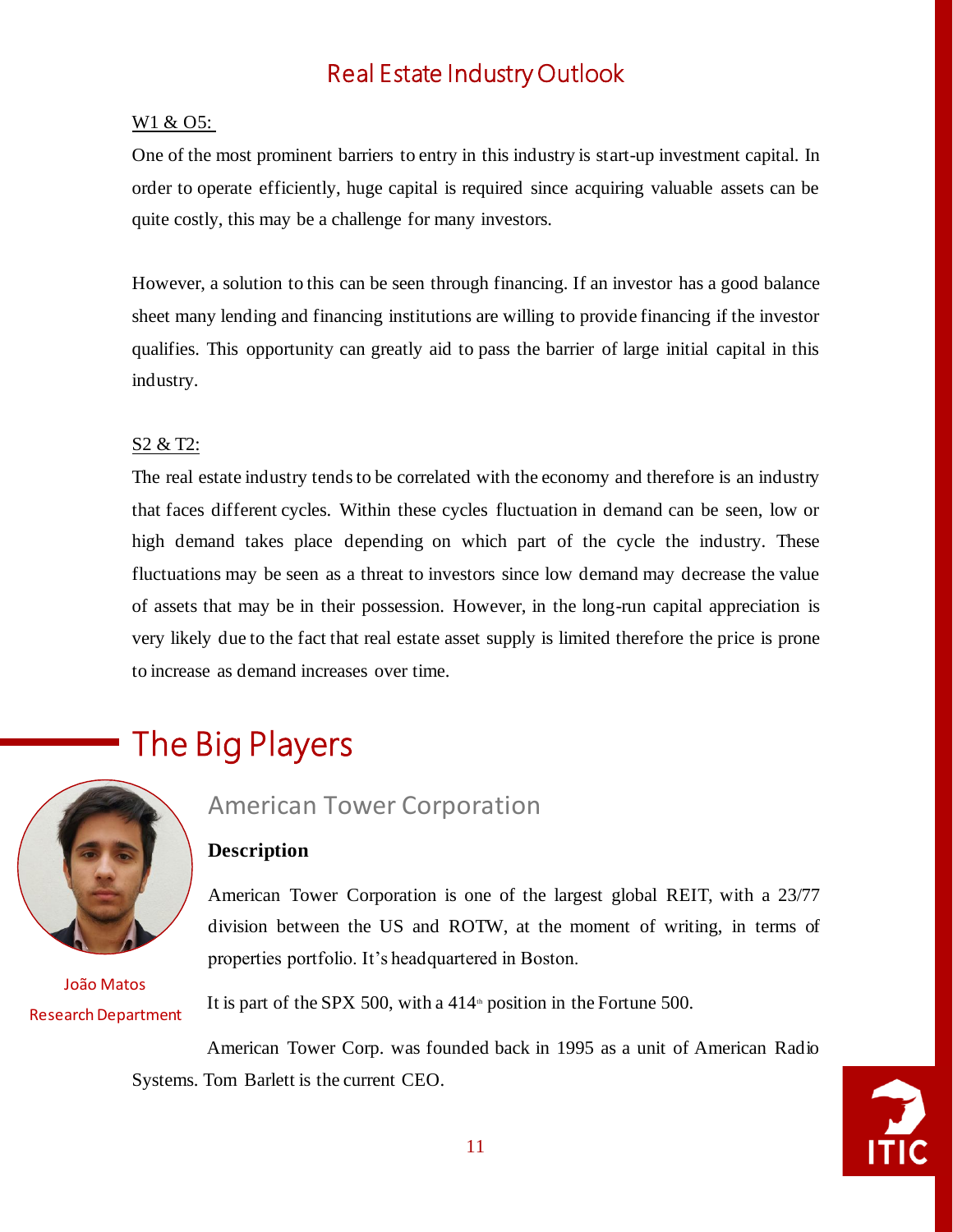#### **Strategy**

American Tower makes money by leasing space on towers that it owns or manages. The majority (57%) of its revenue comes from the 23% US part, with AT&T, T-Mobile, and Verizon, their biggest clients, amounting to 51% of American Tower's revenue.

American Tower is looking to invest in 5G, with a recent long-term deal with T-Mobile focused on that.

#### **Financials**

American Tower's revenue has been growing non-stop since its creation. In recent years (2006-2020), the average quarterly revenue growth was 2.53% (from \$1.28B to 2.21B), a value that puts it a little bit above the mean compared to the top competitors. Analysts' consensus is that for 2021, American Tower will grow around 7.8% in annual revenue, from \$8.04B to \$8.87B.

The ROA has increased 35.71% since Q4 2015, from 2.8% to 3.8%. However, it has declined over the course of 2020, from 5.1% in Q4 2019. The ROE, on the contrary, grew even in 2020, only decreasing from Q3 2020 to Q4 2020. The last 4 years have shown a 191.3% increase in ROE, from 12,7% to 37%.

Liquidity-wise, American Tower shows a Quick Ratio of 0.7x, a much lower value than the sector's 1.2x. The D/E Ratio represents a value of 896.8%, a very high value compared to the 99.6% of the Real Estate Sector.

American Tower's stock closed today ( $9^{\text{th}}$  March 2020) with a value of 202.69 USD per share, close to the lowest value of Year-to-Date, which was one day before, at 198.66 USD. The highest value YTD was 236.15 USD. Forecasts point to a maximum value at the end of 2021 of 247.103 and a minimum value of 223.126, for  $31$ <sup>\*</sup> December of 2021, meaning that, at

today's prices, it should, at least, grow 10%, making it a good buy.

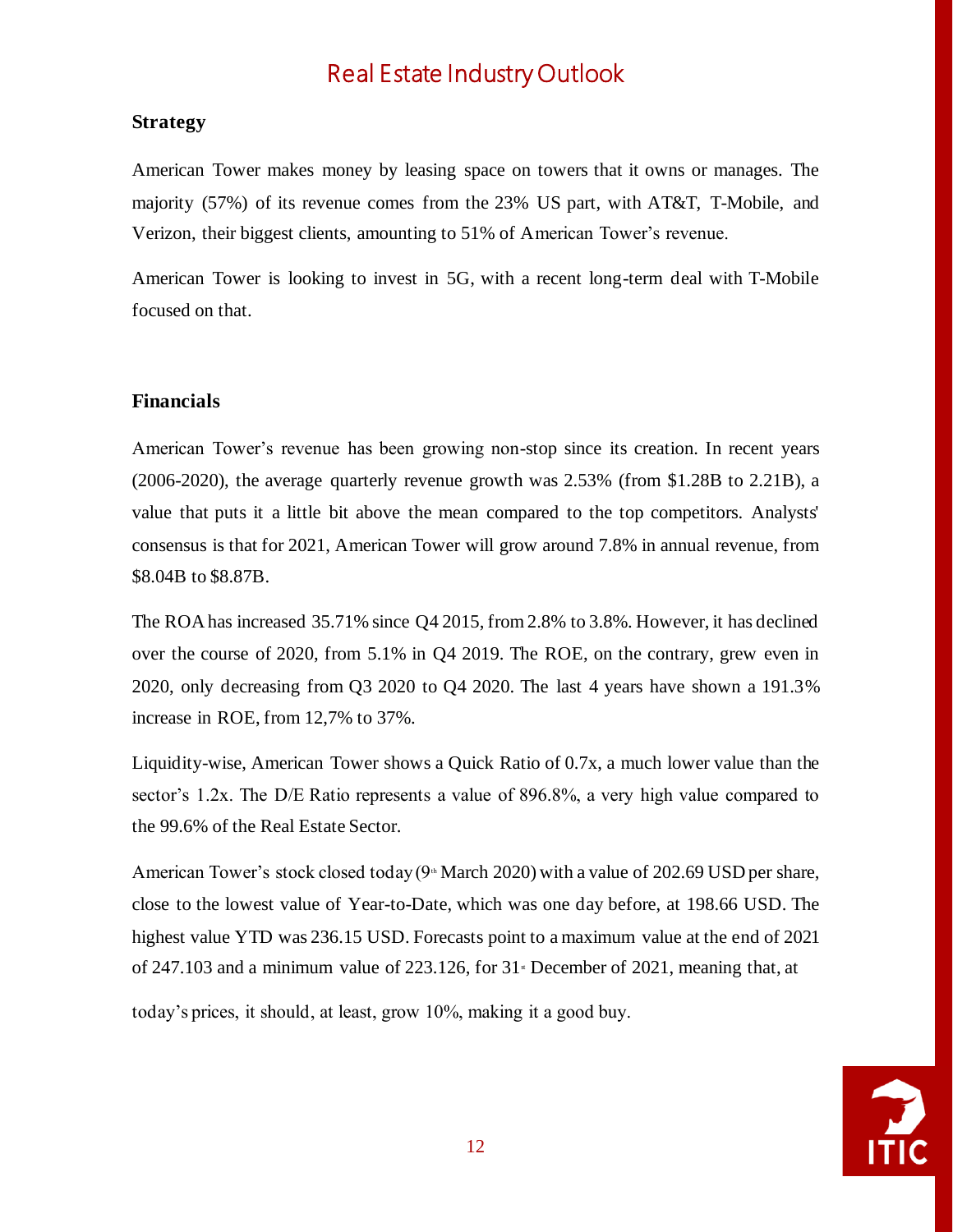

Fernando Rangel Research Department

### Prologis, Inc.

#### **Description**

Prologis, Inc. is an American real estate investment trust company that was founded in 1991 with its headquarters in San Francisco, California. The company mainly focuses on Real Estate Operations and Strategic Capital. The Real Estate Operations segment activities include ownership and development of logistic properties and also rental operations. The Strategic Capital segment consists of

asset management services, including the management of unconsolidated co-investment ventures.

This company is currently one of the global leaders in the logistics real estate business, with current holdings and investments in development projects, co-investment ventures, and properties totaling over 91 million square meters in more than 15 different countries.

#### **Strategy**

Prologis, Inc. mainly uses a business-to-business model, providing established brands such as Lidl, DHL, and Samsung their services. Their main sources of revenue streams from their strategic and rental capital. Revenue is generated when the company leases the logistic properties that they own to other businesses to use long-term on a contractual basis. This is very lucrative for Prologis, Inc. since they both wholly and partially own (co-investment) logistic real estate assets which all add up to over \$148 billion. The company also manages several public and privately traded real estate investment funds, generating \$2 billion of adjusted funds from operations in 2019.

Considering that many industrial real estate investment companies only invest in the U.S market, Prologis, Inc. has a unique selling proposition since they have a global diversification, and they have co-investment ventures in different countries around the world.

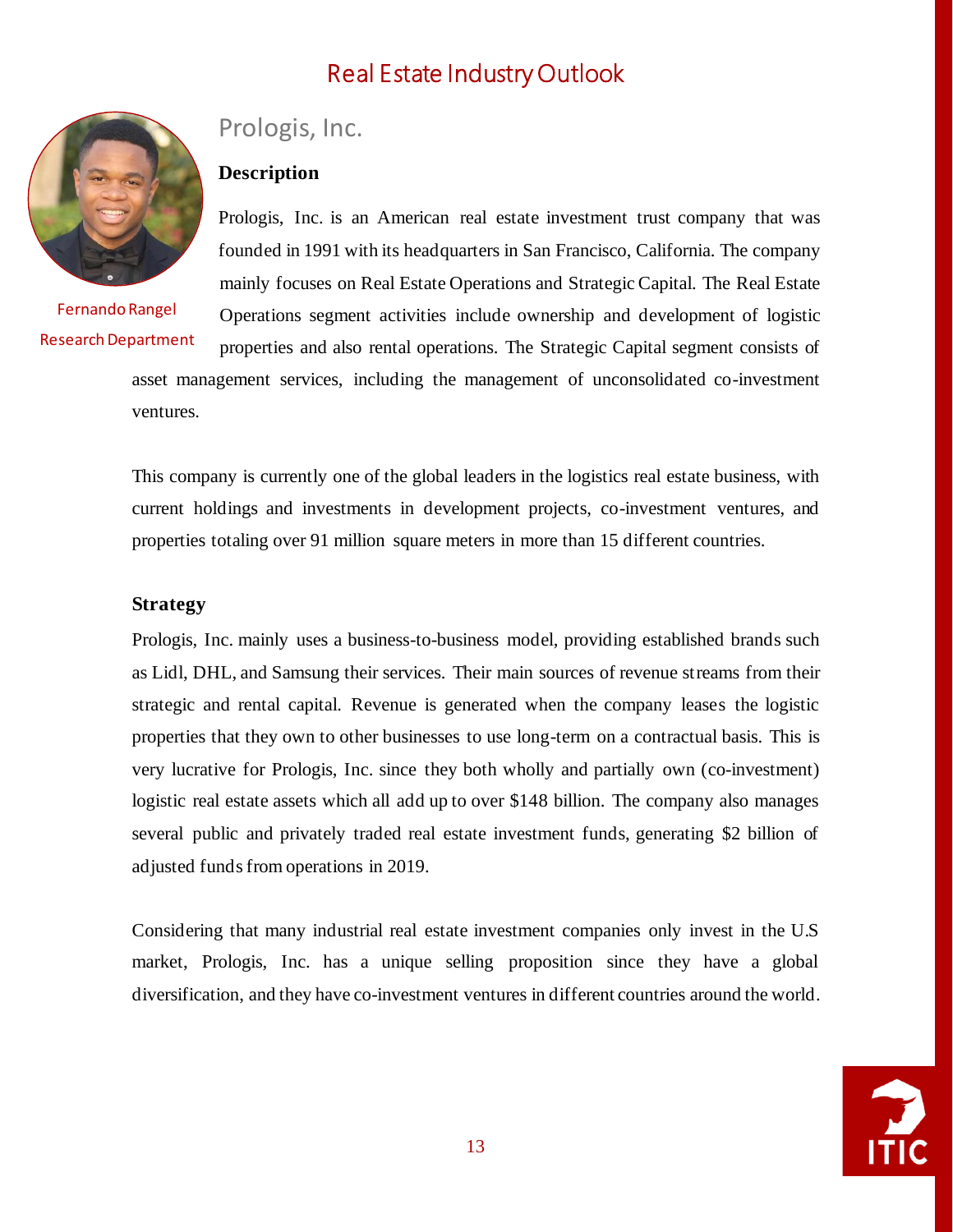#### **Financials**

In terms of financials, the company's revenues have been on a steady increase annually. Revenues went from \$2,618,134 in 2017 to \$4,438,735 by the end of 2020, an increase of 69.53%. This continuous increase in revenues is quite impressive since it reflects that the demand for the company's services remains continual, even when there was much uncertainty in the market with the pandemic.

From the 3rd quarter of 2016 to the third quarter of 2018, the ROA was mainly roaming around 3.90%-6.33%, however, by the end of 2020 the ROA had decreased down to 2.65%. Even though this ratio has decreased lower than it has ever been in the past 4 years, it continues to perform above the industry average of 1.87%. The company's ROE also followed a similar route, going from 10.2% in the 3rd quarter of 2018 and dropping down to 4.02% by the end of 2020. However, this ratio also continues to operate above the industry average of 3.62. Both the ROA and ROE have declined compared to previous years but both ratios continue to operate above their industry's mean.

Concerning liquidity, Prologis, Inc.'s current ratio was mainly fluctuating from 0.32-0.5 from 2017 to the beginning of 2019. Then the ratio increased over 300% to 1.55 by the end of 2019 and is now operating at 1.54 which is above the industry average of 1.13. Also, the company currently has a quick ratio of 1.52, indicating that Prologis, Inc. has good short-term financial strength.

The debt to equity ratio (D/E) is currently at 0.54. Since 2018 this ratio has been fluctuating 0.43-0.54. The company's D/E currently is under the industry's average of .80.

The stock (PLD) price has grown over 60% from the crash in March of 2020. Currently, the price is at \$102.18 (18/03/2021), this year's stock high was \$109 in February and its low was \$93 at the beginning of January. Price is currently in consolidation with not much price action on the yearly chart.

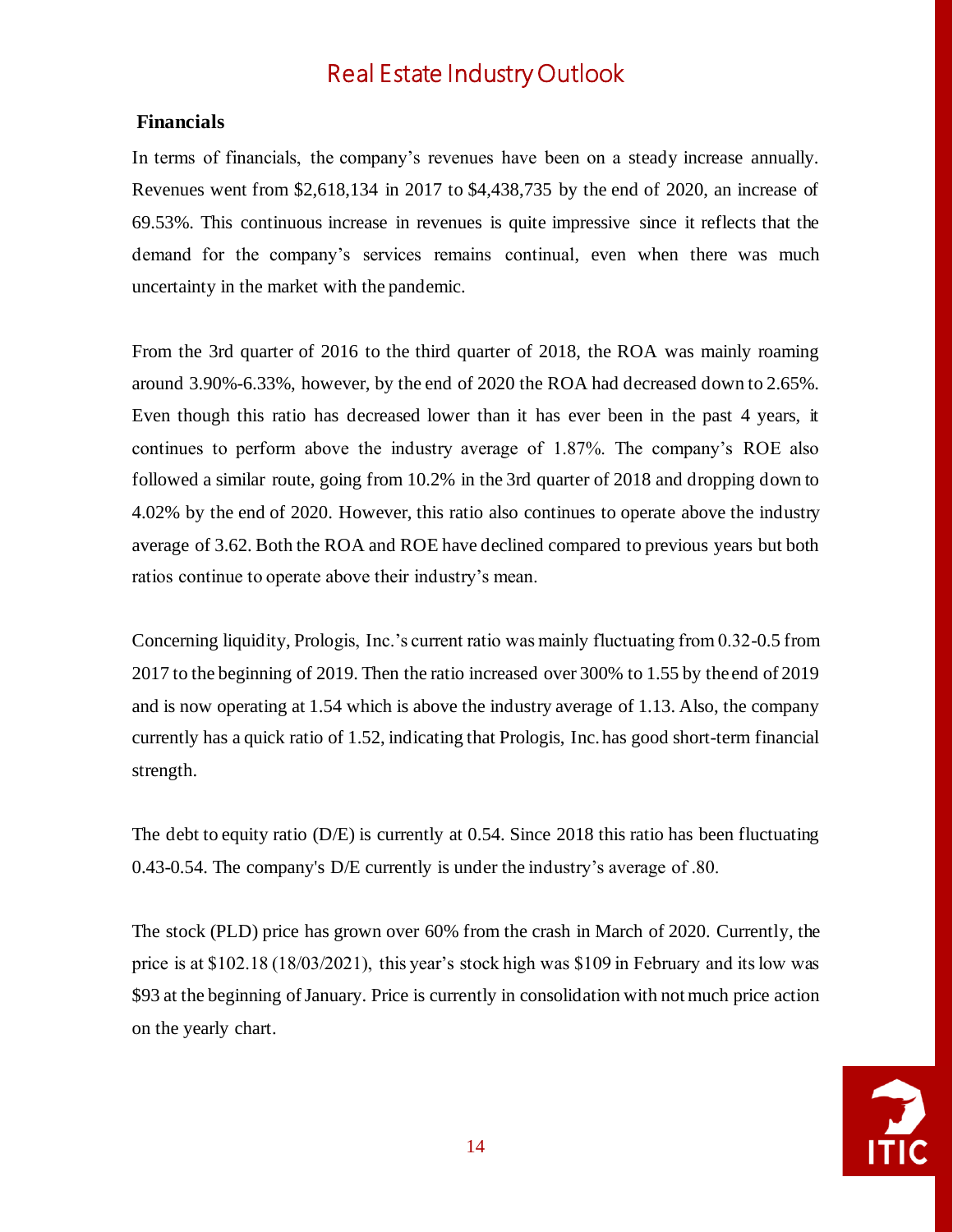

Ruslan Pushkar Research Department

### Realty Income Corp. (O)

#### **Description**

Realty Income Corp (0), founded in 1969, is a REIT that invests in single-tenant commercial properties located in the USA, United Kingdom, and Puerto Rico. It also belongs to the list of Dividend Aristocrats. This means that they have been increasing their payments to shareholders for the last 25 years. In 2020 they had a dividend yield of 4.5% as well as having monthly payments to shareholders.

Almost all of their revenues come from the retail sector, representing 84% of total collected rent. While massively exposed to this sector the actual constitution of this portfolio of properties is well diversified with the biggest sub-sector – convenience stores – representing only 12% of the total rent.

Despite having tenants that were hit hard by the pandemic, they were able to maintain the occupancy rate - how many properties are rented - at 97.9% with 140 vacant properties out of 6,592 total properties by the end of 2020. This represents a slight increase from 94 vacant properties in 2019.

#### **Strategy**

Their strategy is based on actively operating a portfolio of commercial real estate. Like any other fund that manages assets, its main goal is diversification and acquisition. Being a REIT makes later much more difficult. Distributing at least 90% of taxable income means no cash accumulation. As a result, their main liquidity source is the issuance of new stock. Only in January 2021, they raised close to \$700 million this way.

Main risk management is done by assessing the sustainability of their clients. Of the top 15 clients, 8 are an investment-grade enterprise. This is a large improvement from only 1 back in 2009. Also, their lease agreements are long-term and spread throughout the years. As a result, no single year has more than 8% of leases expiring.

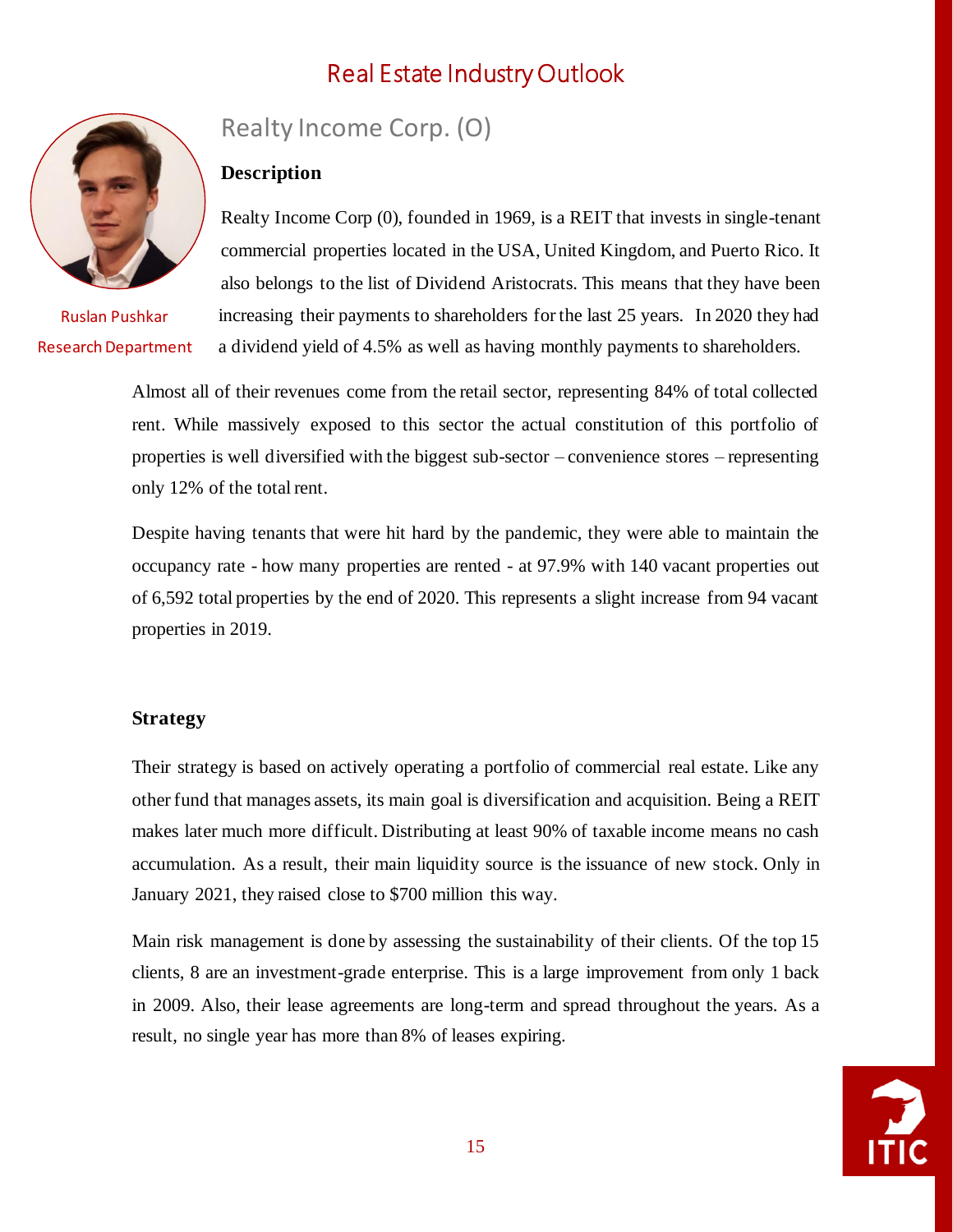Their diversification does not end there. They are also working on keeping a balanced geographical distribution. While 95% of real estate under control is in the USA, no single state is responsible for more than 10% of total revenues.

#### **Financials**

Despite going through some really difficult circumstances in 2020, Realty Income was able to increase its revenues by 10% in 2020, from \$1,491 million to \$1,651 million.

Funds From Operations (FFO) - a measure that does not include depreciation and thus more accurately indicates net income - has increased by 10% in 2020 in comparison to 2019.

Additionally, the company was able to maintain an impressive 90%+ gross margin, and 24% net margin despite a challenging year. The average gross margin for the real estate industry is 65%. The dividend payment represents 82% of all FFO and as discussed previously have constantly increased over the last 25 years.

While financing is done mainly by issuing new stock, the company does have \$8,9 Billion in outstanding debt. This represents a debt-to-equity ratio of 0.82. Interest expense has increased by more than 6% and yet the average interest rate of debt climbed down from 3.89% in 2019 to 3.48% in 2020 due to liquidations of some high yield debt.

When it comes to rentability metrics in the past 12 months, the company has registered an ROE of 3.8% and an ROA of 2%. In both cases, their metrics are above the industry average of 1.9% ROE and 0.9% ROA.

Looking at the liquidity, the company has a Current Ratio of 3.37. However, this number is an outlier. The average Current Ratio for Realty Income over the last 10 years is at 0.36. The average Current Ratio of the real estate sector at the end of 2020 was also 0.36.

All of this presents a picture of a solid and actively expanding company. Yet what is the valuation and is it a good investment?

While there are certain risks when it comes to the future of retail, strong diversification, active and prudent management and general uncertainty make it an interesting case for great

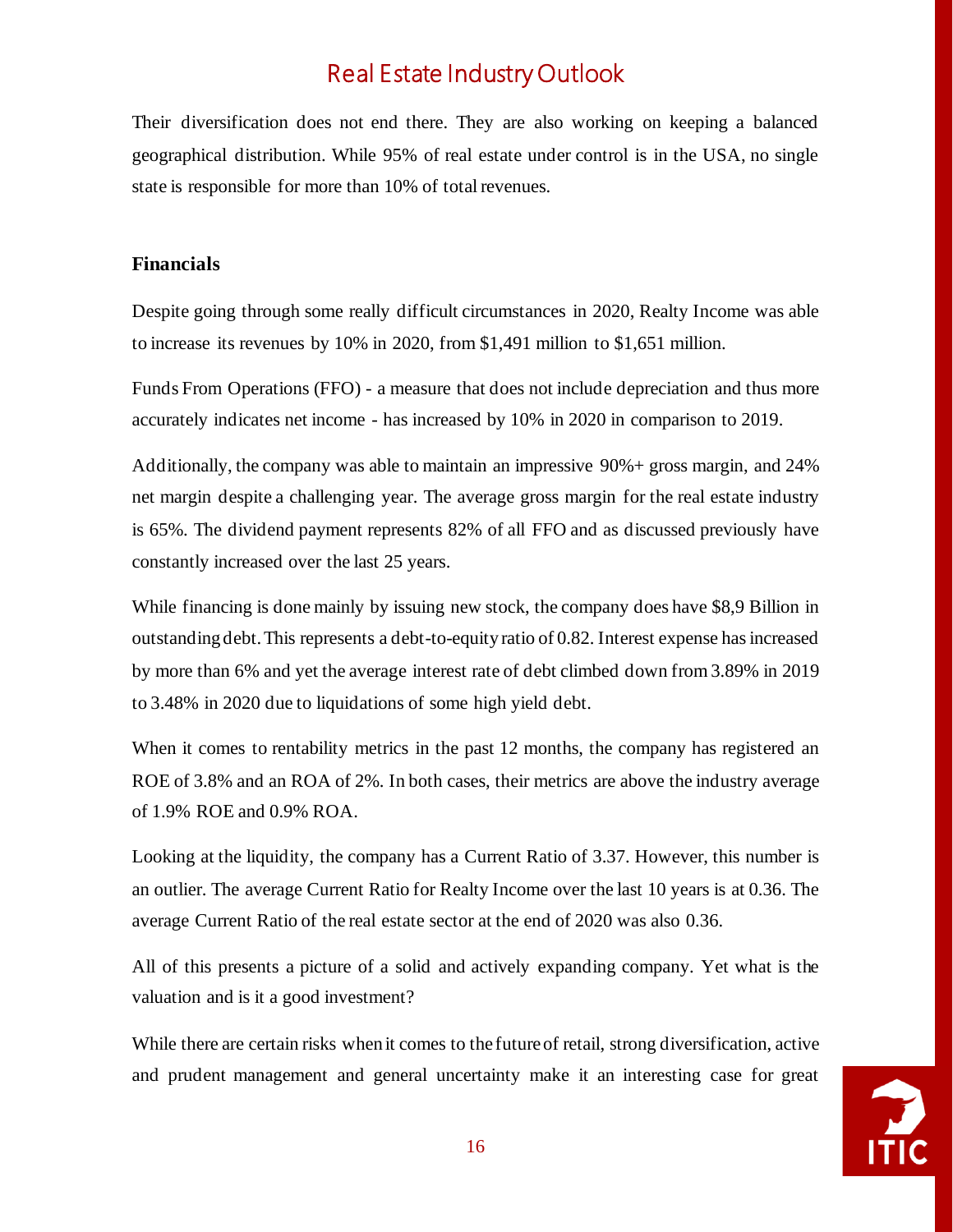undervalued security. At the current price of \$61, the consensus is that its intrinsic value is somewhere around \$69. We tend to agree with that assessment.

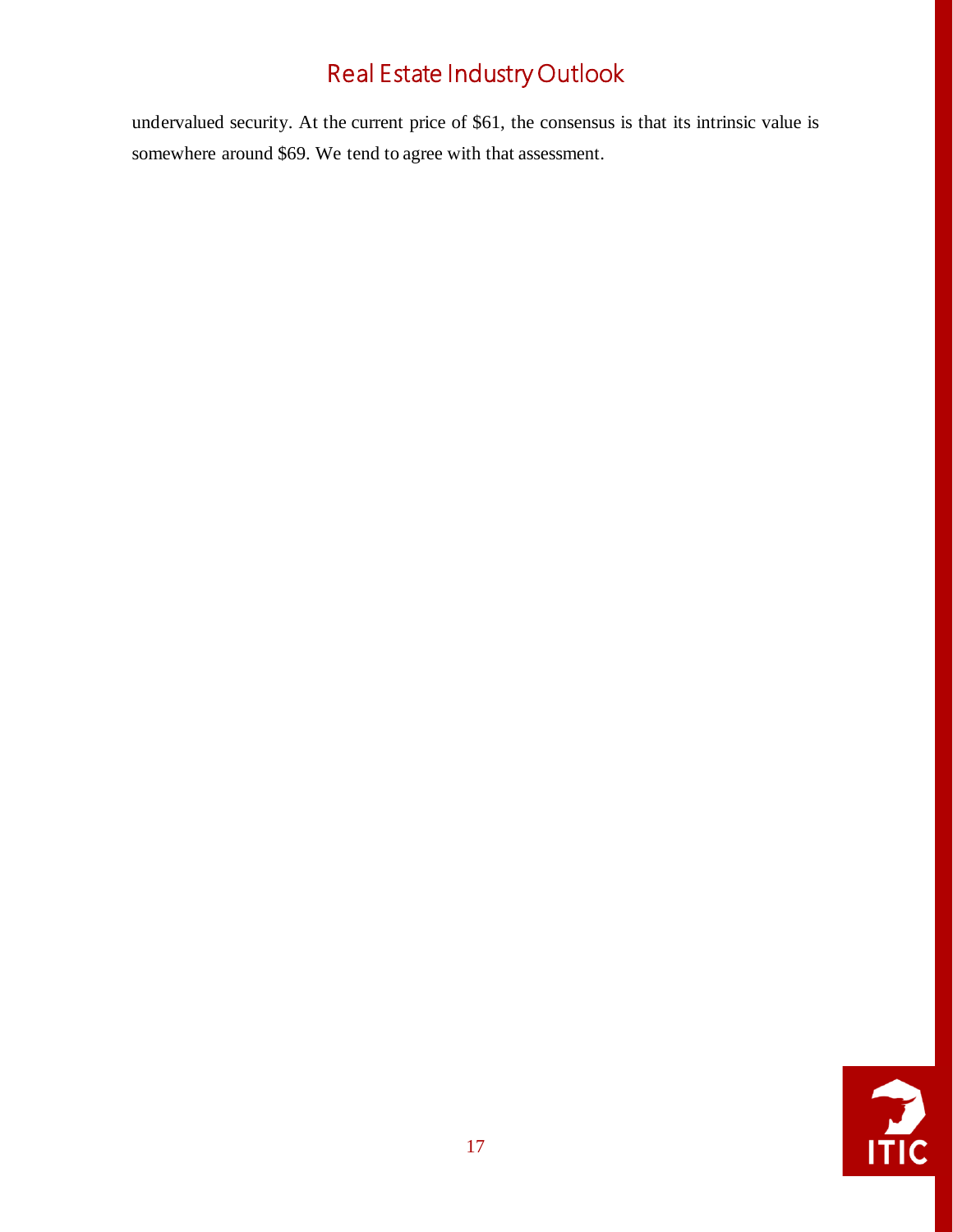# **Conclusion**

Despite the current pandemic, many companies within the real estate industry, such as the ones mentioned in the report, continue to stay antifragile in the midst of the uncertainty that surrounds the environment. Many companies in the space reported revenue increases over the past year. With that said, there is still much potential for growth in the long run for investors to take advantage as home sales recover and demand begins to increase much more, with many experts stating that they expect many more home buyers to enter the market in the next few months.